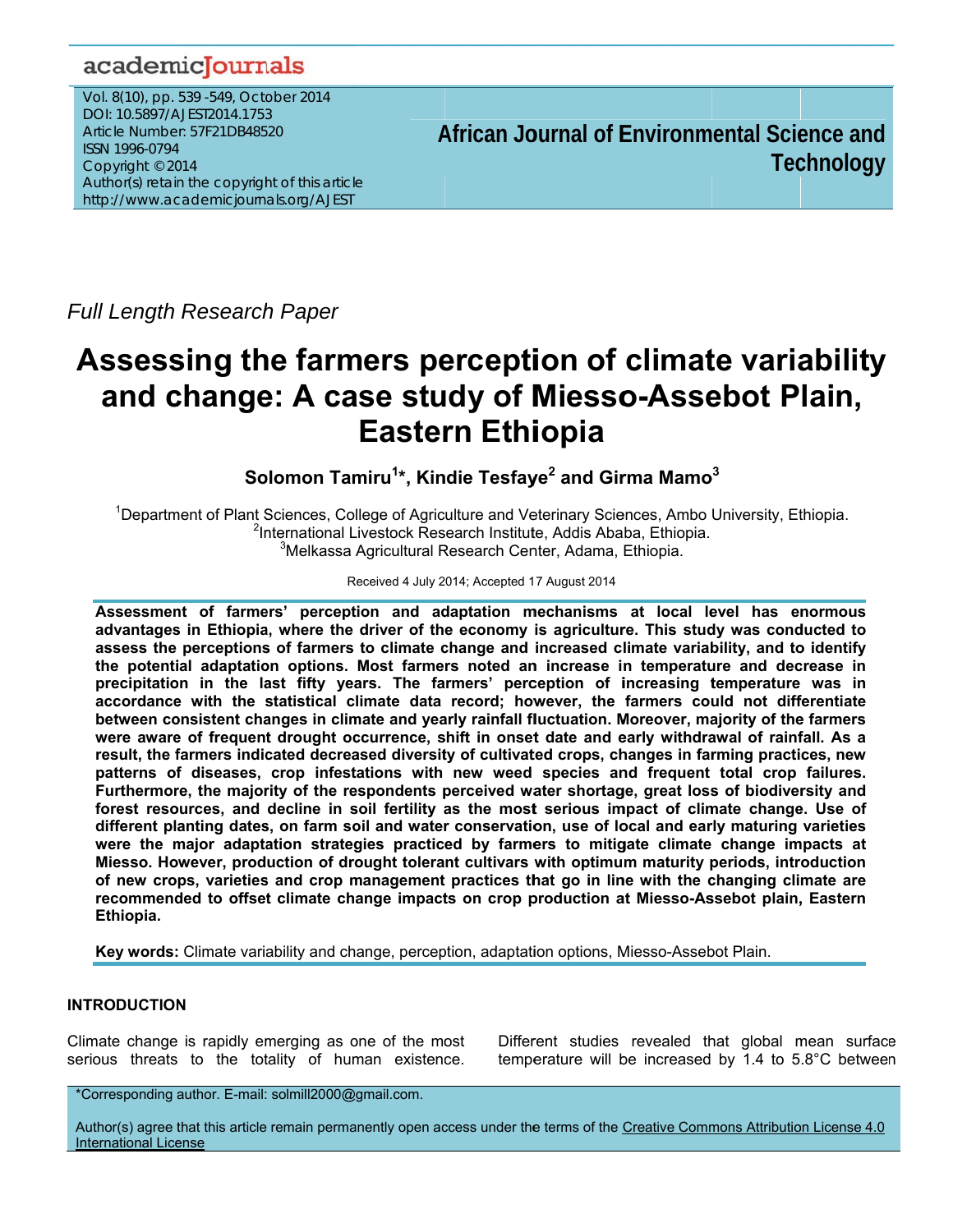1990 and 2100 which is expected to be a much more rapid rate of warming than during the  $20<sup>th</sup>$  century (Gruza and Rankova, 2004; Majule, 2008). Majule (2008) reported that the average global precipitation was projected to increase but, at regional levels there will be both increase and decrease in intensity of rainfall ranging from 5 to 20°C. Globally, these projected higher temperature and variable precipitation levels will unequivocally reduce crop yields through direct effects as well as indirect impact by triggering insect pests, diseases and weeds (Gadgil et al., 1998). The threats to food security and sustainable growth of developing countries will be much higher as the extent to which the impacts will be felt depends on adaptive capacity of communities (Mendelsohn and Dinar, 2009; Mtambanengwe et al., 2012).

About 66% of the total area of Ethiopia falls within arid and semi-arid climatic zones of the country (MoA, 1998). Nevertheless, agriculture, which is highly sensitive to climate variability and change (Hellmuth et al., 2007; Thornton et al., 2006; Teshome et al., 2008), is the driver of the country's economy as it accounts for half of GDP and 80% of employment (MoARD, 2007). Climate variability, particularly rainfall variability and associated drought, and increased frequency of extreme events could make rainfed agriculture more risky and aggravate food insecurity in Ethiopia (Seleshi and Zanke, 2004; Stern, 2007; Conway and Schipper, 2011). Preliminary projections suggested that climate change can have a sizeable impact that ranges in the order of 7-8% of GDP loss per year in Ethiopia (UNDP, 2011). These will form a serious concern for both researchers and development planners in Ethiopia and elsewhere.

Moreover, in Ethiopia, the risks associated with change in climate patterns that smallholderface is believed to be due to low adaptive capacity of society and limited adaptation options of agricultural sector (Yesuf et al., 2008; Mengistu, 2011). Hence, the livelihood approach of a locality could provide a baseline to probe adaptation options to climate related risks through assessing farmers' perception and local adaptation mechanisms in order to formulate mitigation strategies (Thomas et al., 2007; Stage, 2010; Belaineh et al., 2012). On the other hand, the farmer perception must be integrated with research information and proposed technologies in order to reduce the vulnerability and strengthen the adaptive capacity of communities.

The Miesso-Assebotplain in Eastern Ethiopia is one of the areas where staple food crops are extensively grown under high rainfall variability and unpredictability, strong winds, higher temperature and high evapotranspiration (Mamo, 2005). Therefore, apart from understanding meteorological variability and change on crop production and productivity *per se*, it is important to know the perception, and adaptation mechanisms of communities so as to develop viable climate change and variability adaptation options in a given area. Therefore, this study

was conducted to assess the perceptions of farmers to climate change and increased climate variability, and the likely adaptation options used in crop production. The farmers' sources of climate change information and barriers to adaptation were also investigated in this study as these perceptions determine what farmers consider as alternative best adaptation options.

#### **MATERIALS AND METHODS**

#### **Study area**

The study was conducted in Miesso-Assebot Plain, located in Eastern escarpment of the Central Rift Valley of Ethiopia that forms the heart and corridor of the Ethiopian Rift Valley (Figure 1). The geographical location of the area ranges between 8° 48" 12'- 9° 19" 52'N latitude, 40° 9" 30' and 40° 56'' 44' E longitudes and altitude varying from 1107 to 3106 m above sea level. According to Lemma (2008) and Worku (2006), Miesso is dominated by silty clay loam soil texture with slightly alkaline pH ranging from 7.8 to 8.3. The farming system of Miesso is dominated by crop production. The major crops grown in the area include sorghum (66% of cultivable land), maize (24%), common bean and sesame as staple and cash crops (Kidane et al., 2006).

Miesso-Assebot plain is predominantly categorized under hot and warm sub-moist agro-ecological zone (MoA, 1998), receiving annual average rainfall of 727 mm distributed in a bimodal pattern. The first rainy season extends from March to May while the second (main rainy season) extends from June to September (NMSA, 1996). The annual mean minimum and maximum temperature of the district is 15 and 30.6°C, respectively.

#### **Data collection**

Primary data were collected through structured questionnaire using farmers' participatory methodologies which include formal interviews, direct observations and oral discussions. Data were collected on farmer perceptions of magnitude of change in climate patterns along with their underlying causes and consequences as well as the adaptation strategies used in crop production to tackle the risks associated with climate variability and change. Others were perception of farmers on the climate change impacts using indicators such as diversity of livelihood strategies, changes in crop diversity, change in crop management practices, and access to and knowledge of climate related helpful information for their farm level decision that has been in use in the past fifty years. The major constraints to using existing adaptation options were assessed through the questionnaire survey. The questionnaire was pre-tested and improvement made on the results obtained from the pre-test. Long-term temperature and rainfall data of Miesso station were obtained from National Meteorological Service Agency (NMSA, 1996) which was analyzed using Microsoft Office Excel 2007 to present patterns and trends of rainfall and temperature in the form of graphs. The farmers' perceptions were then compared with the meteorological record data analysis.

#### **Sampling techniqueand data analysis**

A multi-stage sampling technique was used to select five Peasant Associations (Gorbo, Husse-Mandera, Hunde-Misoma, Odabala and Torbayo) and draw sample farmers for the study. The questionnaire was administered into a total of 75 farmers of the district (15 from each Association). Household heads above the age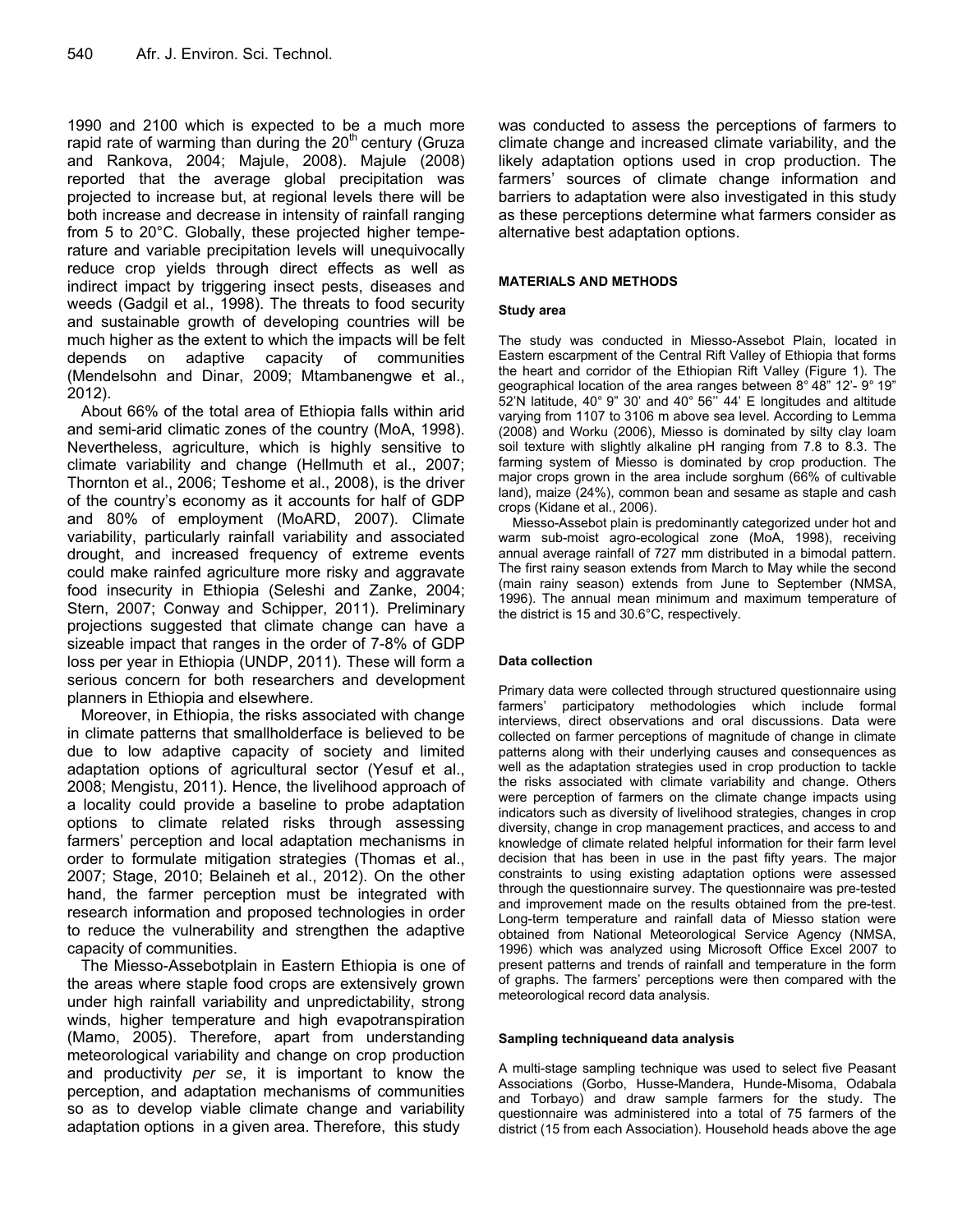

Figure 1. Geographical location of the study area.

of 50 were purposively administered the questionnaires, as more experienced and matured farmers are better at distinguishing climate variability from merely inter-annual variation of weather scenarios (Ishaya and Abeje, 2008). The total sample size was proportionally categorized into primary adopters (50) and nonadopters (25) of new technologies while growing sorghum to make their living. The crucial reason for this category is to compare the perception and adaptation mechanisms between technology adopters and non adopters. Agricultural office workers and development agents of the districts were involved in selecting the farmers.

Qualitative data collected through interview were examined and presented in different forms. Quantitative data were edited, coded and entered in a computer and Statistical Package for Social Science (SPSS) software version 17.0 spread sheet was used for the analysis (Greasley, 2008). Descriptive statistics such as mean, frequency and percentages were used for analysis of the data. Multiple response questions were analyzed so as to give frequencies and percentages. Tables, pie and bar charts were used to present different variables.

### **RESULTS AND DISCUSSION**

#### Local perception on climate changes

Farmers' perceptions on climate variability and changes over the last fifty years (1960-2009) were assessed (Figure 2) in comparison with measured climate records (Figures 3, 4 and 5). The majority of farmers rated the reduction in rainfall amount as low during the period ranging from 1960-1980, medium during 1981-2000, and high and very high in the 2000s (Figure 1a, b and c). The farmers also opined that the rainfall amount was decreasing progressively every year since 1960s and resulted in drought conditions year after year. The great majority of farmers also indicated that changes which occurred in their ecosystems are related to severe droughts.

In view of that, the farmers ranked the frequency of droughts as low and very low, moderate, high and very high during 1960-1980, 1981-2000 and 2001-2009, respectively. However, the record data on rainfall from 1974-2009 showed that annual and seasonal (March-April-May and June-July-August-September) rainfall trend did not exhibit great reduction in amount except its variability from year to year (Figures 3 and 4). This result is in agreement with previous study on rainfall trend in Ethiopia (Sileshi and Zanke, 2004; Cheung et al., 2008). These indicate that the farmers were not able to differentiate between consistent changes in climate and yearly rainfall fluctuations.

Regarding temperature, most of the farmers interviewed perceived long-term changes in temperature. The farmers are of the view that the rise in temperature is as low (50%) and very low (25%) in the 1960s; moderate (47%) and high (25%) in the 1990s, high (55%) and very high (39%) in the 2000s (Figure 2). By and large, the analysis showed that the farmers' perception of increasing temperature is in accordance with the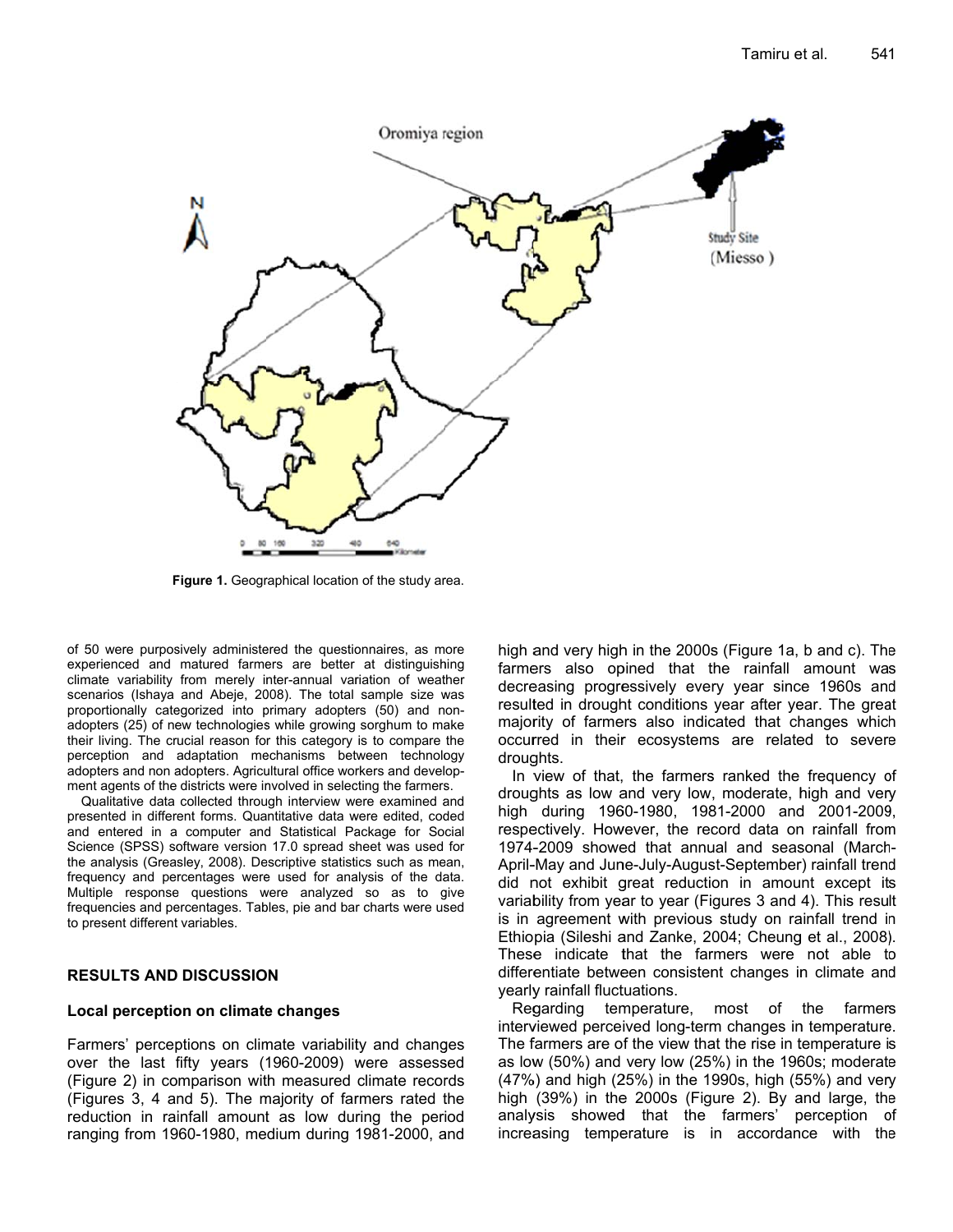

Figure 2. Farmers' perception of extent of change in climate patterns over the last fifty years. VH = very high; H = high; M  $=$  moderate;  $L =$  low;  $VL =$  very low.



**Figure 3.** Annual rainfall trend in the study area.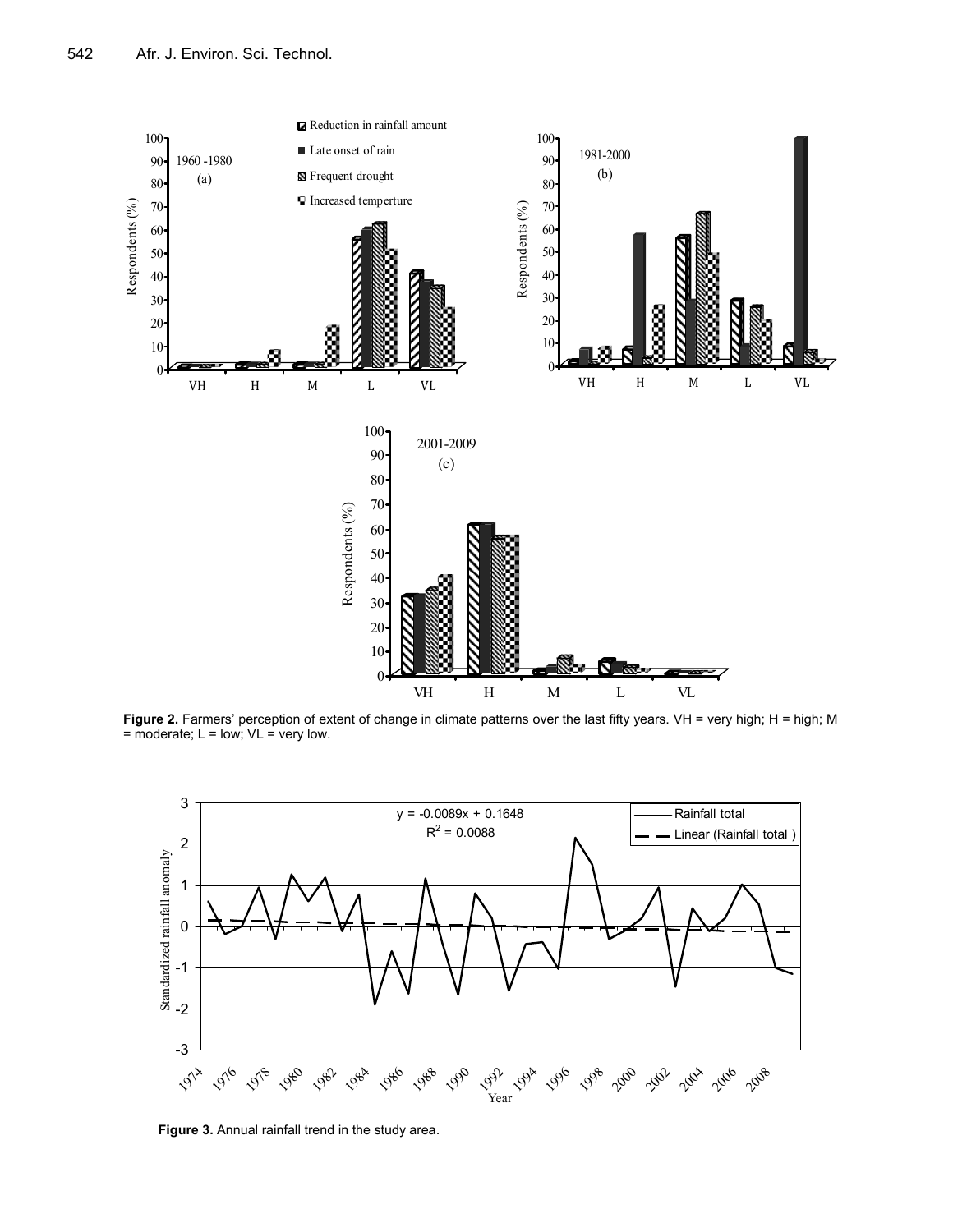

**Figure 4.** Monthly rainfall trend in the study area.



**Figure 5.** Annual average minimum and maximum temperature trend at Miesso.

statistical record of temperature data (Figure 5). This apart, most of the respondents perceived a shift in onset dates of rainfall, early cessation of rainfall (57%) and erratic rainfall distribution (41%). This corroborated the findings of Mengistu (2011) and Belaineh et al. (2012) which showed awareness of farmers to increased temperature, changes in timing of rains and frequent drought than it was before in central Tigray and Western

#### Hararghe of Ethiopia.

Generally, using their indigenous knowledge and longer years of farming experience, majority of the respondents interviewed had a clear awareness of changing climate. The majority of respondents' awareness on increasing temperature could be attributed to the fact that more experienced sorghum growing farmers were selected as respondents for this study. Similar results were reported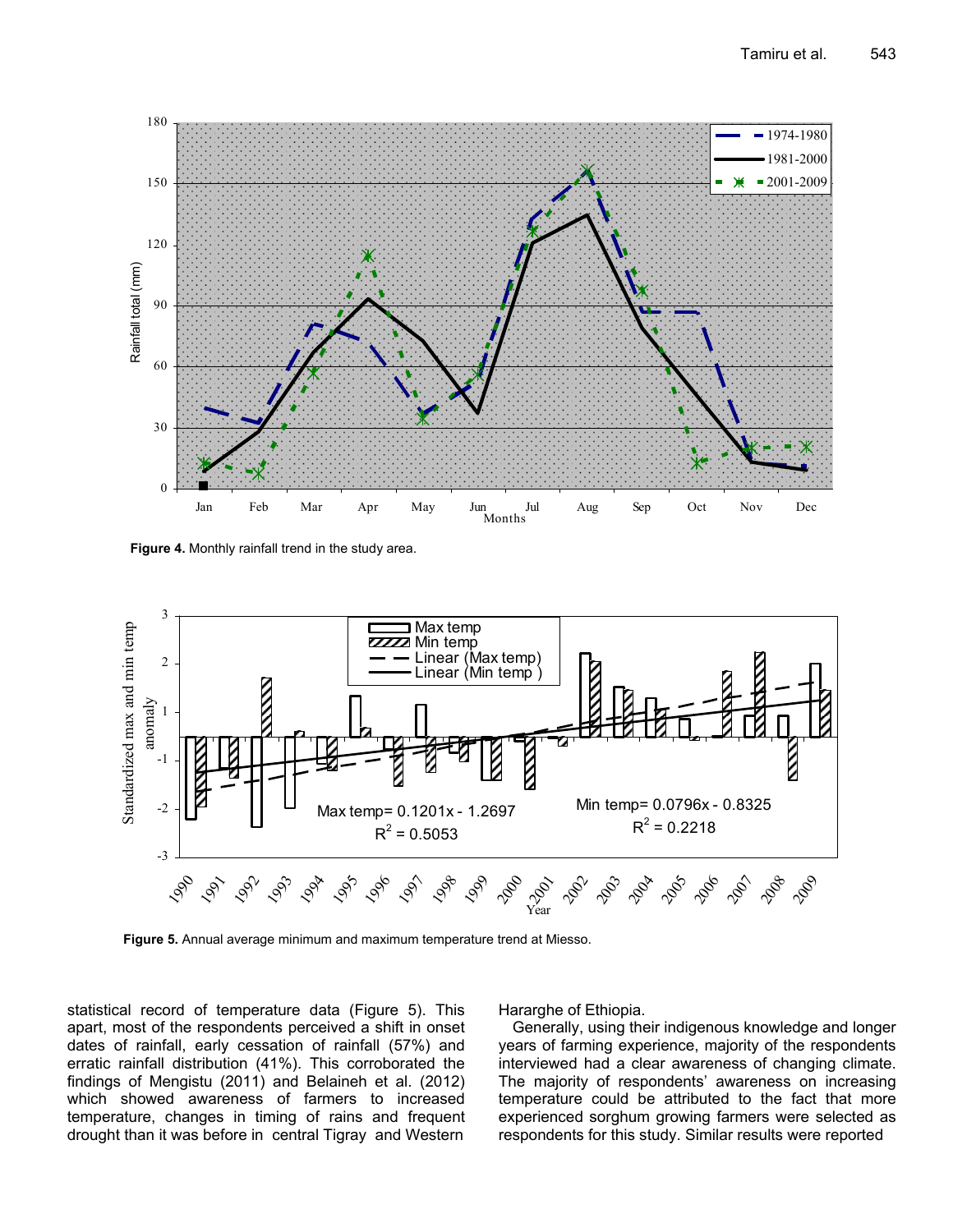|                                                        | Percent of respondents*              |                            |       |
|--------------------------------------------------------|--------------------------------------|----------------------------|-------|
| Variable                                               | <b>Technology</b><br><b>Adopters</b> | Non technology<br>adopters | Total |
| Gods anger                                             | 61.2                                 | 76.9                       | 66.7  |
| Deforestation                                          | 69.4                                 | 53.8                       | 64.0  |
| Increased population pressure                          | 10.2                                 | 23.1                       | 14.7  |
| Burning fossil fuel                                    | 4.1                                  | 3.8                        | 4.0   |
| Concentration of greenhouse gases in<br>the atmosphere | 0                                    |                            |       |

**Table 1.** Farmers perception of major causes of change in climate patterns.

\*Percentages do not add up to 100% because of multiple responses.

**Table 2.** Farmers' perception of risks (consequences) of climate variability and change.

| Variable                                           | Percent of respondents* |                     |  |
|----------------------------------------------------|-------------------------|---------------------|--|
|                                                    | Serious problem         | <b>Very serious</b> |  |
| Frequent total crop failures                       | 4.0                     | 96.0                |  |
| New pattern of diseases and pests of crops         | 4.0                     | 96.0                |  |
| Appearance of new weed species                     | 42.7                    | 57.3                |  |
| Shortage of feed for animals                       | 5.3                     | 94.7                |  |
| Water scarcity or shortage                         | 25.3                    | 74.7                |  |
| Loss of biodiversity and forest resources          | 9.3                     | 90.6                |  |
| Increased soil degradation (fertility and erosion) | 48.0                    | 52.0                |  |

\*Percentages do not add up to 100% because of multiple responses.

in South Africa and Nigeria in that farmers with more farming experience perceived changes in climate as compared to their less experienced counterpart (Maddison, 2006; Ishaya and Abeje, 2008; Gbetibouo and Ringler, 2009).

#### **Farmers' perception on causes of climate change**

About 66.7% of respondents (61% technology adopters and 77% of non adopters) were convinced that the vagaries of climate were a sign of divine anger, that is, punishment from God (Table 1). For example, drought with serious consequences and diseases epidemic to crops and humans, and regular crop infestation by pests were God's punishment. Likewise, most of the respondents (64%) believed that changes in climate patterns were mainly attributed to deforestation (tree cutting and environmental destruction) by the communities, either for short-term economic gains or an attempt to expand arable land. For instance, one of the respondents (Code GR-15) detailed changes in rainfall pattern linked with forest resources as follows: 'Forests attract wind; winds hold (attract) rain; rain comes from mountains and forested areas to other places'. Hence, he concluded that deforestation is the major factor causing climate changes'. Ishaya and Abeje (2008) reported that majority

of farmers attributed climate changes to human activities such as deforestation (cutting trees for fuel, roofing and farm land extension).

On the other hand, 14.7% of respondents stated that increased human population that put mounting pressure on natural resources was a major cause of changes in climate patterns. Likewise, 4.1% of technology adopters and 3.8% of non-adopter farmers indicated that fossil fuel burning which comes from other areas or industrialized countries was the cause of climate change at and around the area. This result is in line with the study conducted by Manyatsi et al. (2010) in that a significant number of respondents did not provide any scientifically proven cause of climate change.

#### **Consequences of climate variability and change**

Farmers in Miesso areas noted high infestation of crops by new patterns of diseases such as head smut (S*phacelotheca sorghi*), leaf blights (*Exserohilum turcicum*) and pests such as shoot fly (*Atherigona soccata*) and frequent total crop failures due to reduced rainfall amount, changes in timing of onset of rains and high temperature (Table 2). Increased pest damage may arise from changes in production system and production of crops in warmers climatic regions where plants are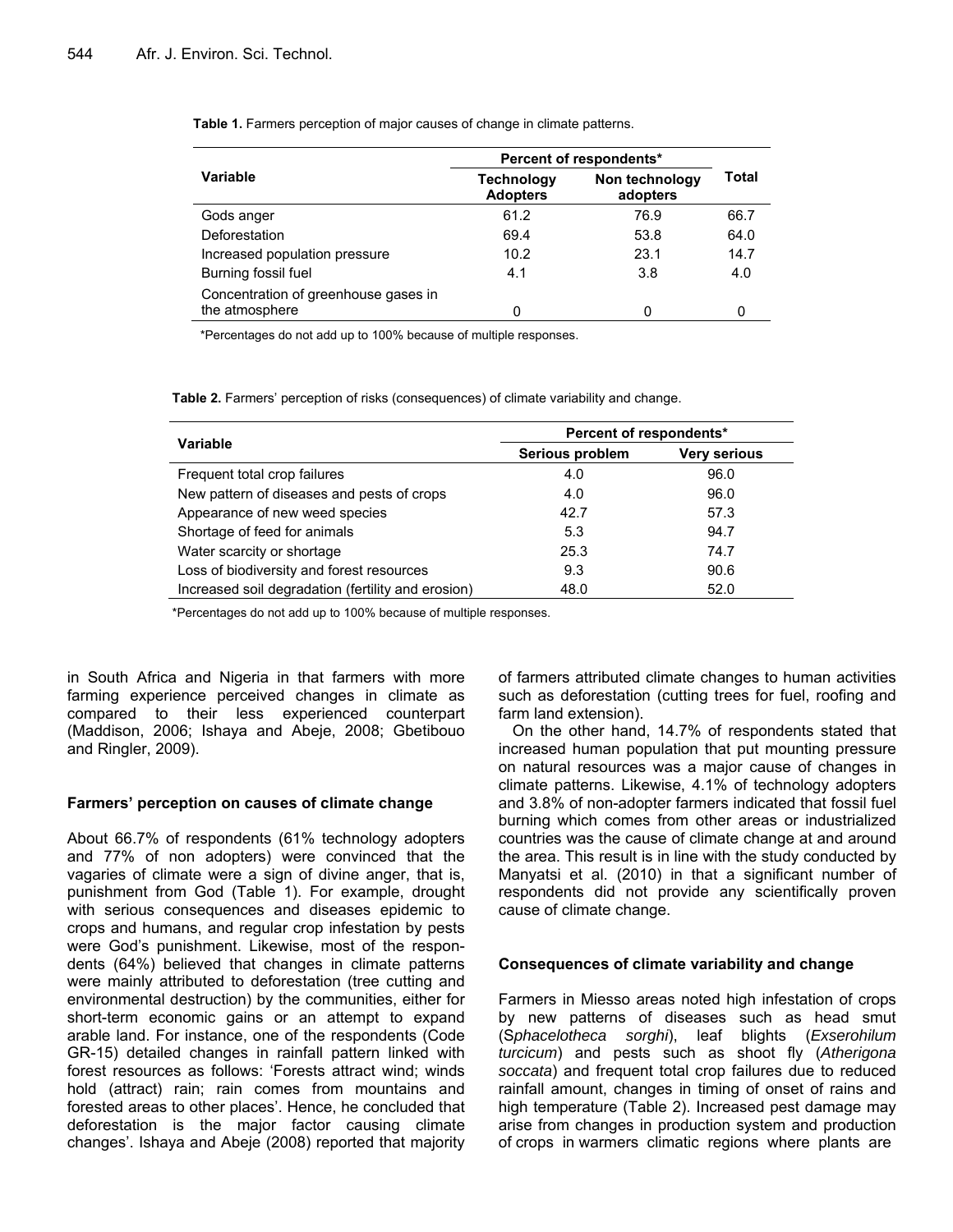**Table 3.** Diversity of crops grown by farmers at Miesso over the last 50 years.

|               | Diversity of crops grown (number) |                |       |  |
|---------------|-----------------------------------|----------------|-------|--|
| <b>Period</b> | <b>Maximum</b>                    | <b>Minimum</b> | Mean  |  |
| 1960-1980     | 10                                | 2              | 5     |  |
| 1981-2000     | $10^{***}$                        |                |       |  |
| 2001-2007     | $5^{++}$                          |                | $3^+$ |  |
| 2008-recent   | $***$                             | $1*$           | ワ**   |  |

\*Sorghum (*Sorghum bicolar*); \*\*Sorghum and maize (*Zea mays*); \*\*\*Sorghum, maize, sesame (*sesam umindicum*) and soybean (*Glycine max*); + Sorghum, maize and sesame; <sup>++</sup>Sorghum, maize, sesame, soybean and tef (*Eragrostis tef*); +++Sorghum, maize, barley (*Hordeum vulgare*), tef, sesame, lentil (*Lens culinaris*), soybean, wheat (*Triticum aestivum*), linseed (*Linum usitatissimum*) and cowpea (*Vigna unguiculata*).

more susceptible to pests (Mary and Majule, 2009). In addition, the local farmers observed various forms of crop infestations with new weed species that reduced the quality and quantity of crops produced. Moreover, many respondents mentioned shortage of feed for animal as a very serious effect of climate variability and change that caused loss and weakness of oxen (Table 2).

Furthermore, the majority of respondents perceived water shortage, great loss of biodiversity and forest resources through excessive de-forestation, and decline in soil fertility as the most important effects of climate variability and climate change. Generally, the outcome shows the sensitivity of social, economic and environment aspects of Meisso farmers (Table 2) to the impacts of climate variability and change. Hence, the interplay between the above climate variability and change consequences and its direct adverse effect on crop yields are the source of vulnerability of production system the farmers at Miesso faced.

# **Changes in crop diversity (1960-2009)**

The majority of farmers revealed that they have switched over to cultivation of only two crops (sorghum and maize) out of diverse types of crops they were earlier cultivating as a result of change in climate patterns (Table 3). Due to losses in climate events that were repeated over time, capacity of crops to maintain productivity has reduced resulting in the withdrawal of crops from production systems. For the different peasant associations assessed, the farmers also recognized that different crops and some species of sorghum (land race or local varieties) are no longer being farmed due to the negative effects of climate variability and change on the productivity of the crops (Table 3).

# **Changes in farming practices due to climate change**

As a result of negative impacts of change in climate

patterns, 93% of the respondents changed farming practices. Most of the farmers revealed that decreased tillage frequency, increased frequency of weeding and increased seed rate are practiced in recent periods than before (Table 4). The majority of farmers associate the decrease in tillage frequency with drought and delay in onset of rain as land becomes dry and difficult to plough and feed shortage leads to oxen weakness. Greater use of seed rate is attributed to recover damaged crops due to lack of precipitation which hinders germination of cultivated seeds. Moreover, the highest proportion of households with crop production in their farming portfolio chose not to use farm inputs (fertilizer, herbicides and pesticides). According to the respondents, this situation has resulted in a good opportunity for weeds to stay on cropping land, out compete crops and increased frequency of weeding.

The other farm practice changed include, intercropping, crop rotations and fallowing (Table 4). The increase in fallowing practice is attributed to frequent drought and power shortage. As a result of the impacts of climate change, most of the farmers showed the tendency to allocate more lands to improved sorghum varieties (drought tolerant or early maturing) than local varieties in the 2000s. These findings are in line with a study by Lema and Majule (2009) in semi-arid zone of Tanzania, who reported that farmers adopted tillage methods and other agronomic practices in the face of climate variability and changes risks in order to maximize yield.

# **Source of climate information**

More than 97% of the respondents rated climate information availability from high to very high to their day to day activities. However, the majority of farmers did not have adequate information on climate variability and change for farm level decision making. The limited climate information accessible to farmers was through radio in the form of daily weather forecast (Figure 6). But, the farmers indicated that they did not trust the weather information dispatched through radio. The feeling of the farmers was that the weather information broadcast by radio was not specific to their location or region.The farmers also indicated that at times the season was forecast as good and they invested high in terms of inputs but later it turns out a dry season. The other sources of climate information used include expecting from God (32%), religious leaders and neighbors (4%), and market and radio (9%) (Figure 6).

# **Adaptations to climate variability and change**

Adaptation measures and practices followed by Meisso farmers to combat the adverse effects of climate variability and change over the last fifty years are mostly followed as one or in combination with another measure.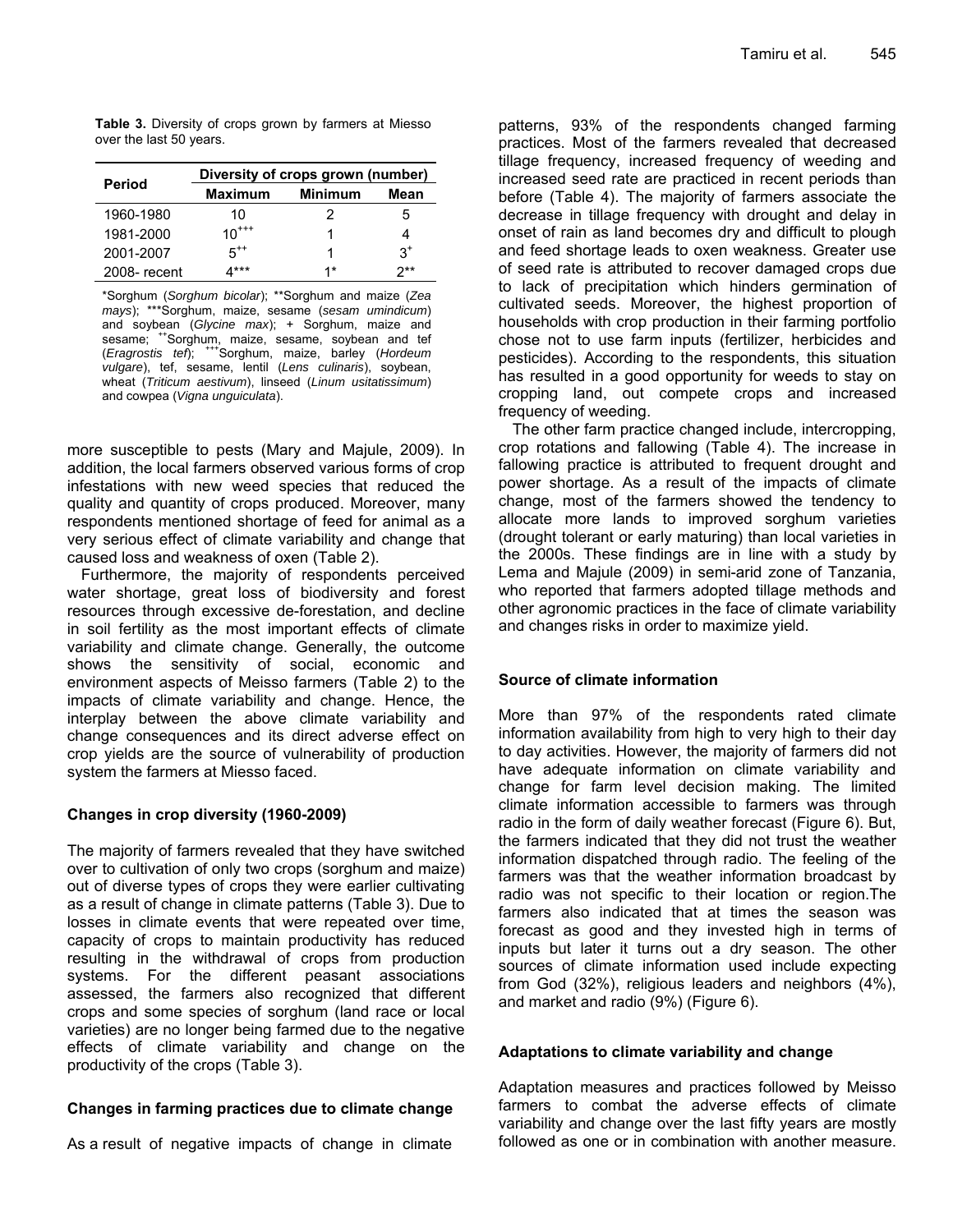| <b>Cropping practice</b>  | 1960-1980 | 1981-2000 | 2001-2007 | 2008/09 |
|---------------------------|-----------|-----------|-----------|---------|
| Frequency of tillage      | н         | н         |           |         |
| Frequency of weeding      |           |           | н         | н       |
| Fertilizer application    | N         | N         | N         | N       |
| <b>Mulches</b>            | н         | н         | н         |         |
| Intercropping             | н         | Н         |           |         |
| Seed rate (kg/hectare)    |           |           | Н         | н       |
| Crop rotation             | N         | N         |           |         |
| Fallowing                 | N         | N         | N         | Н       |
| Pesticides and herbicides | N         | N         | N         | N       |
| Use of improved seed      |           |           |           |         |

**Table 4.** Changes to farming practices at Miesso over the last 50 years\*

H = High; L = low; N = Not practiced (used);  $*$  = the data are based on the highest percentage of respondents.



**Figure 6.** Source of climate information to farmers in Miesso area.

Despite the fact that, livelihood adaptation strategies chosen are not free from constraints a combination of several strategies are used by farmers to cope with the impacts of climate change (Belaineh et al., 2012). They are grouped as agronomic or crop management, technology adoption and promotion activities, and livelihood adaptation strategies (Table 5).

The dominant adaptation systems are using different planting dates (86.7%) and on farm soil and water conservation practices (80%). The greater shifting of planting dates was for the purpose of reducing the risks of crop damage during germination due to dry spells soon after sowing. Likewise, Komba and Muchapondwa (2012) reported that large size owned farmers preferred crop and variety diversification than planting dates to easily spread climate change risks. The use of on farm soil and water conservation practices as an adaptation method is associated with the efficient use of scarce rainfall received over the area. Other adaptation strategies practiced by farmers include application of fertilizers and chemicals (4%) and water harvesting techniques for supplemental irrigation (34.7%). The low use of fertilizers, chemicals and water harvesting techniques as on farm adaptation mechanism could be due to the fact that these practices require high capital investment. The results of farmers agronomic adaptation strategies practiced by Miesso farmers are similar to autonomous adaptation strategies reported by FAO (2007) and Hassan and Nhemachena (2008), which were carried out in response to or in anticipation to changing climate patterns.

Since crop cultivation is the dominant livelihood strategy of farmers, growing of local/land race cultivars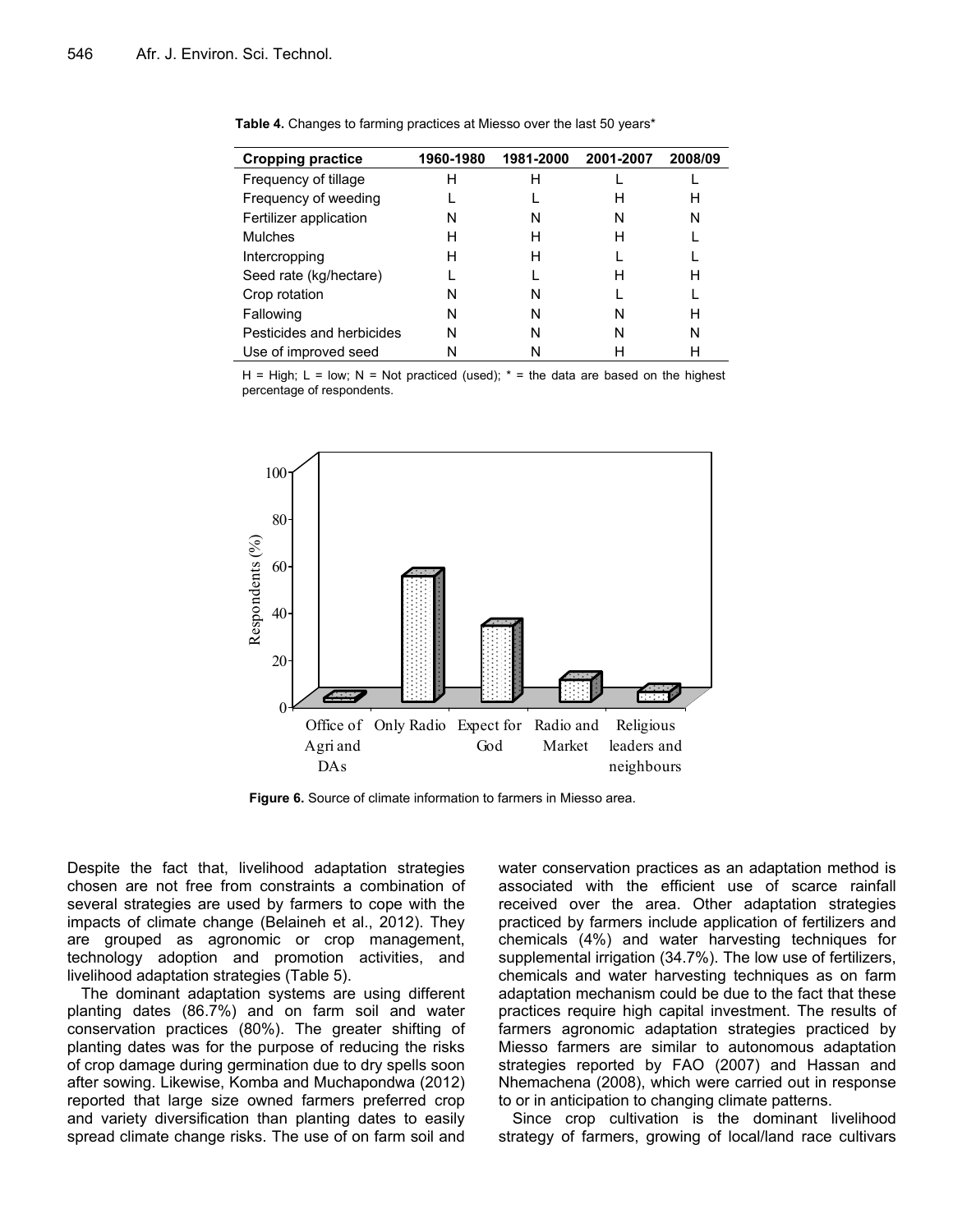|                                                                | Adopter (%)* | Non-adopter (%)          | Total (%) |
|----------------------------------------------------------------|--------------|--------------------------|-----------|
| A. Agronomic or crop management                                |              |                          |           |
| Use of different planting dates                                | 89.8         | 80.8                     | 86.7      |
| Use of fertilizers and chemical                                | 6.1          | $\overline{\phantom{a}}$ | 4.0       |
| Use of on farm soil and water conservation practices           | 81.6         | 76.9                     | 80        |
| Use of water harvesting techniques for supplemental irrigation | 38.8         | 26.9                     | 34.7      |
| <b>B.</b> Technology adoption                                  |              |                          |           |
| Use of local/land race varieties                               | 81.6         | 92.3                     | 85.3      |
| Use of drought resistant varieties                             | 59.2         | 19.2                     | 45.3      |
| Use of early maturing varieties                                | 73.5         | 26.9                     | 57.3      |
| C. Livelihood adaptation options                               |              |                          |           |
| Changing from farming to non-farming                           | 10.2         | 38.5                     | 20.0      |
| Move to different site                                         | 10.2         | 7.7                      | 9.3       |
| Use of credit                                                  | 18.4         | 7.7                      | 14.7      |

**Table 5.** Types of climate variability and change adaptation strategies used by farmers in Meisso.

\*Percentages do not add up to 100% due to multiple responses.



**Figure 7.** Constraints that hinder climate variability and change adaptation of farmers in Miesso area.

(85.3%) is one of the adaptation option for climate variability and change. Greater use of local varieties is associated with their use as animal feed resources during severe droughts because of their good fodder quality and productivity. The use of drought resistant varieties (45.3%) and early maturing crop varieties (57.3%) are other adaptation strategies practiced by farmers. Planting short season and drought resistant crop varieties increases the chances of successful harvests despite adverse climatic conditions (Mano and Nhemachena, 2006). These adaptation mechanisms are in line with the adaptation practices reported by Cox et al. (2008). Livelihood diversification (shift from farming to nonfarming such as charcoal making, firewood sale) was one of the most commonly used adaptation methods by the farmers (Table 5), whereas temporary migration (9.3%) to other places was the rarely practiced adaptation method during severe conditions. Likewise, 14.7% of respondents used credit (from government or local lenders) as an adaptation strategy against the shocks of changing climate patterns to recover and develop resilience for the next event (s). Similar adaptation strategies were reported from various studies conducted in Ethiopa, Zimbabwe, South Africa and Nigeria (Mano and Nhemachena, 2006; Hassan and Nhemachena, 2008; Deressa et al., 2009; Mengistu, 2011; Belaineh et al., 2012). The proportion of technology adopter farmers that use the adaptation mechanisms is almost equal to the proportion of non-adopter farmers except the high proportion of technology adopters in using early and drought resistant crop varieties.

# **Major constraints to adaptation**

The survey results indicate that, there are four major constraints to climate variability and change adaptation by sorghum farmers in Miesso area. These are unavailability of nearby supporting organizations (that provide technologies, farm inputs, information related to farm activities and climate), lack of credit, lack of support from extension workers and lack of climate information and new technologies (Figure 7).

Lack of credit for input purchase (improved seed, fertilizer, chemicals) is the prominent constraint to adapting climate variability and change effects. This result is in line with the survey carried out across Africa by Maddison (2006), where 33% of respondents in Ethiopia reported lack of credit as the main constraint to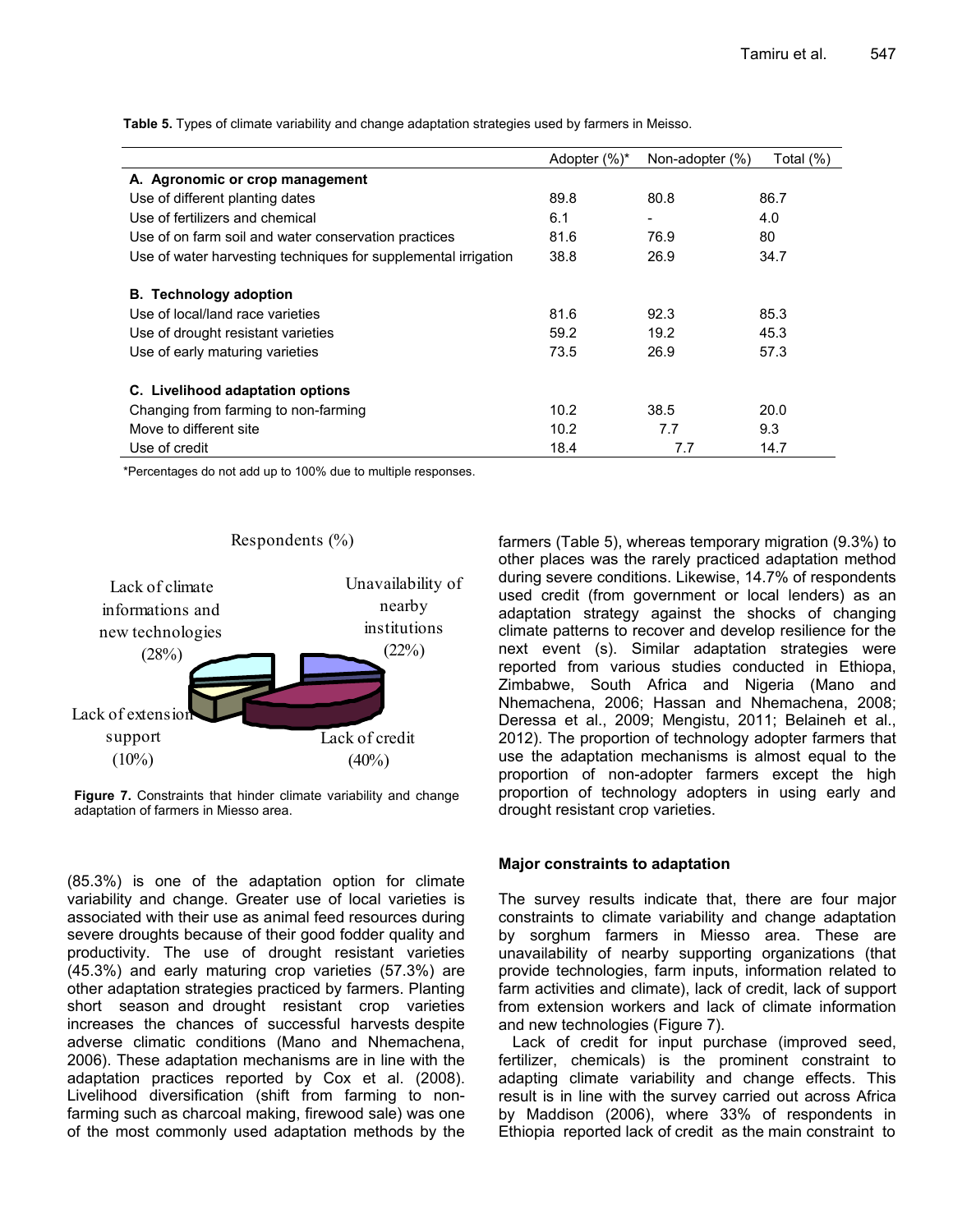adapting to climate change. Lack of information on climate and new technologies is the second main barrier to adaptation in Miesso. This is also related to week support from extension and research in the provision of up-to-date information and technologies.

#### **Summary and recommendation**

The analysis of perception of farmers on climate variability and change indicated that the majority of farmers were aware of a decline in rainfall amount, increasing temperature, shift in onset dates of rainfall, early withdrawal of rains and frequent drought occurrence. As a result, majority of farmers indicated decreasing diversity of cultivated crops, changes in farming practices and reduction in crop yields due to changes in climate patterns in their area. Production of drought or heat tolerant crop cultivars with optimum maturity periods are recommended to offset the adverse effects of increasing temperature. Moreover, introduction of new crops, varieties and crop management practices that goes in line with the changing climate patterns should be the prior agenda for research and development planners in order to arrest declining diversity of crop grown in the area due to climate change. Additional advantage can be achieved by the distribution of pamphlets containing weather and climate information prepared by Ethiopian weather service. The farmers should be encouraged to stabilize their family size.

#### **Conflict of Interests**

The author(s) have not declared any conflict of interests.

#### **REFERENCES**

- Belaineh L, Yared A, Woldeamlak B (2012). Smallholder farmers' perceptions and adaptation to climate variability and change in Doba district, West Hararghe, Ethiopia. Asian J. Empir. Res. 3(3):251-265.
- Cheung WH, SenayGB, Singh A(2008). Trends and spatial distribution of annual and seasonal rainfall in Ethiopia. Int. J. Climatol. 28(13):1723-1734.
- Conway D, Schipper LF (2011). Adaptation to climate change in Africa: challenges and opportunities identified from Ethiopia. Glob. Environ. Change 21:227-237.
- Cox HW, Hammer GL, Robertson MJ (2001). Opportunities for crop modeling in barley. pp. 21-28. Proceedings of the  $10<sup>th</sup>$  Australian Barley Technical Symposium, 22-24 December 2001, Australian.
- Deressa T, Hassan RM, Ringler C, Alemu T, YesufM (2009). Determinants of Farmers' Choice of Adaptation Methods to Climate Change in the Nile Basin of Ethiopia. Glob. Environ. Change 19:248- 255
- FAO (2007). Adaptation to climate change in agriculture, forestry and fisheries: Perspective framework and priorities. Food and Agricultural Organization of the United Nations. Rome, Italy.
- Gadgil S, Seshagiri PR, Sridhar S (1998). Modeling impacts of climate variability on rain fed groundnut. Indian Institute of Science. Bangalore, India. 11p.
- Gbetibouo GA, Ringler C (2009). Mapping South African farming sector vulnerability to climate change and variability. International Food

Policy Research Institute (IFPRI) discussion paper.

- Greasley P (2008). Quantitative data analysis using SPSS: an introduction for health and social sciences. Open University press, Berkshire, England.
- Gruza G, Rankova E (2004). Detection of changes in climate states, climate variability and Climate extremity. Meteorology and Hydrology number 4, 2004. Institute for Global Climate and Ecology (IGCE), Russia.
- Hassan R, Nhemachena C (2008).Determinants of African farmers' strategies for adapting to climate change: Multinomial choice analysis. Afr. J. Agric. Res. 2(1):83-104.
- Hellmuth ME, Moorhead A, Thomson MC, Williams J (2007). Climate Risk Management in Africa: Learning from practice. New York: International Research Institute for Climate and Society, Columbia University.
- Ishaya S, Abaje IB (2008). Indigenous people's perception on climate change and adaptation strategies in Jema'a local government area of Kaduna State, Nigeria. J. Geogr. Reg. Plan*.* 1(8):138-143.
- Kidane G, Abebe T, Degefie T (2006). Estimating crop water use and simulating yield reduction for maize and sorghum in Adama and Miesso districts using the Cropwat model. Ethiopian Agricultural Research Institute. 1-14p.
- Komba C, Muchapondwa E (2012). Adaptation to Climate Change by Smallholder Farmers in Tanzania. ERSA working paper 299, School of Economics, University of Cape Town, South Africa.
- Lema MA, Majule AE(2009). Impact of climate change, variability and adaptation strategies on agriculture in semi-arid areas of Tanzania: The case of Manyoni district in Singida region, Tanzania. Afr. J. Environ. Sci. Technol. 3(8):206-218.
- Lemma W (2008). Physicochemical studies of soils of Miesso areas, Eastern Hararhge, Oromiya region. MSc Thesis presented to the School of Graduate Studies of Haramaya University. Haramaya, Ethiopia.
- Maddison D (2006). The perception of and adaptation to climate change in Africa. CEEPA discussion Paper No.10. Centre for Environmental Economics and Policy in Africa, University of Pretoria. Pretoria, South Africa.
- Majule AE (2008)*.* Climate change and variability impacts on agriculture and water resource and implications for livelihoods in selected basins.Institute of Resource Assessment (IRA), University of Dares Salaam. Dares Salaam, Tanzania.
- Mamo G (2005). Using seasonal climate outlook to advice on sorghum production in the Central Rift Valley of Ethiopia. PhD thesis, Blomefontein, Republic of South Africa.
- Mano R, Nhemachena C (2006). Assessment of the economic impacts of climate change on agriculture in Zimbabwe: A ricardian approach. CEEPA Discussion Paper No. 11, University of Pretoria, South Africa.
- Manyatsi AM, Mhazo N, Masarirambi MT(2010). Climate variability and change as perceived by rural communities in Swaziland. Res. J. Environ. Earth Sci*.* 2(3): 164-169.
- Mary AL, Majule AE (2009). Impacts of climate change, variability and adaptationstrategies on agriculture in semi-arid areas of Tanzania:The case of Manyoni District in Singida region,Tanzania. Afr. J. Environ. Sci. Technol. 3 (8):206-218.
- Mendelsohn R, Dinar A (2009). Climate Change and Agriculture. An Economic Analysis of Global Impact, Adaptation and Distributional Effects. Cheltenham, Elgar
- Mengistu DK (2011). Farmers' perception and knowledge of climate change and their coping strategies to the related hazards: Case study from Adiha, central Tigray, Ethiopia.
- MoA (1998). Agro ecological zones of Ethiopia. Ministry of Agriculture. Addis Ababa, Ethiopia.
- MoARD (2007). Ministry of Agriculture and Rural Development crop development crop variety register. Issue No.7. Addis Ababa, Ethiopia. 104p.
- Mtambanengwe F, Mapfumo P, Chikowo R, Chamboko T (2012). Climate hange and variability: Small holder farming communities in Zimbabwe portray a varied understanding. Afr. Crop Sci. J. 20 (Issue Supplement s2):227-241.
- NMSA (1996). Climatic and agroclimatic resources of Ethiopia. Vol.1: No. 1. National Meteorology Service Agency of Ethiopia, Addis Ababa.